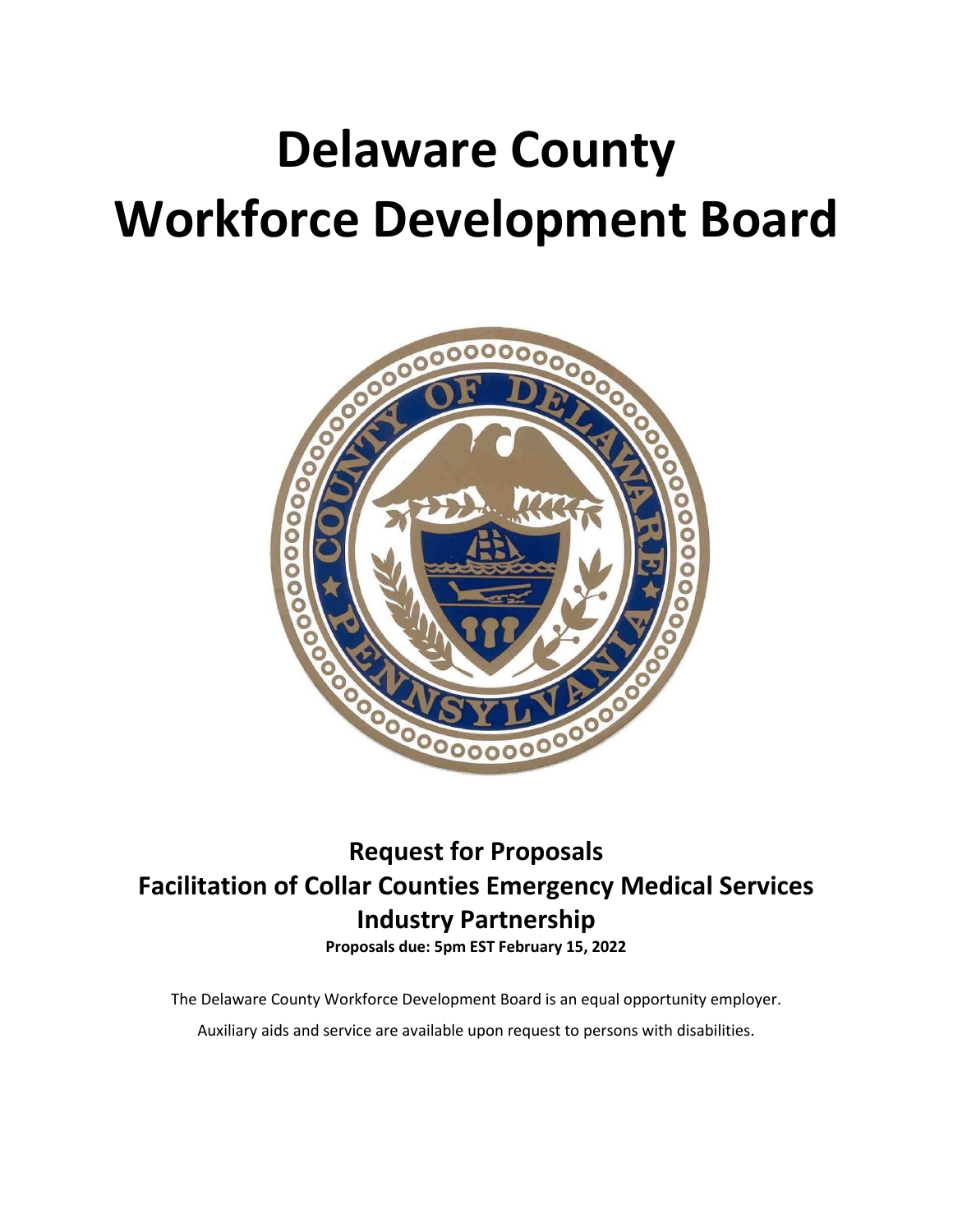#### **About Delaware County Workforce Development Board**

Delaware County Workforce Development Board (DCWDB) is the Workforce Development Board (WDB) for Delaware County. We connect funding, expertise and opportunities to develop a thriving workforce in Delaware County. DCWDB seeks to deliver workforce development solutions to meet the current and future needs of businesses and jobseekers.

The strategic vision of the DCWDB is to create a system that harnesses federal, state, local, and philanthropic resources to invest in employer-demanded skill development to ensure Delaware County has a world class workforce. The DCWDB connects to regional partners and researchbased best practice to add value to the alignment between employers needs and the workforce development system.

During the Local Plan period of 2021 to 2024, the Delaware County Workforce Development Board will achieve the following goals:

• Goal 1 Raise Awareness: The DCWDB will raise awareness of the workforce development system among community members, potential partners, job seekers, and employers. Raising awareness of the workforce development system is critical to engage a wide array of stakeholders and to create an alignment between employers needs and the workforce development system.

• Goal 2 Grow Out-of-School Youth Programming: The DCWDB will grow Out-of-School Youth programming to better engage vulnerable youth and provide a variety of meaningful learning and work opportunities. Developing more Out-of-School Youth programming to maintain a world class workforce into the future will drive achievement of this goal.

• Goal 3 Increase Employer Engagement: The DCWDB will increase employer engagement and collaboration with economic development and the Chamber of Commerce. Bringing together the networks and resources of the Commerce Center, the Chamber of Commerce, and direct employer engagement allows employers to drive the workforce development system.

• Goal 4 Increase Work-based Learning: The DCWDB will increase career pathways and workbased learning opportunities for adults and youth, including pre-apprenticeships, apprenticeships, integrated education and training, on-the-job-training, and co-enrollment in programs. Creating work-based on-ramps for workers with or without barriers to employment creates a vibrant workforce development system.

• Goal 5 Build Systems Connections: The DCWDB will create formal connections to County systems that serve adults and youth, including the justice system, Child and Youth Services, Foster Care, etc. and continue to build connections to PA CareerLink® partners, program providers, and community-based organizations to collectively meet the needs of job seekers.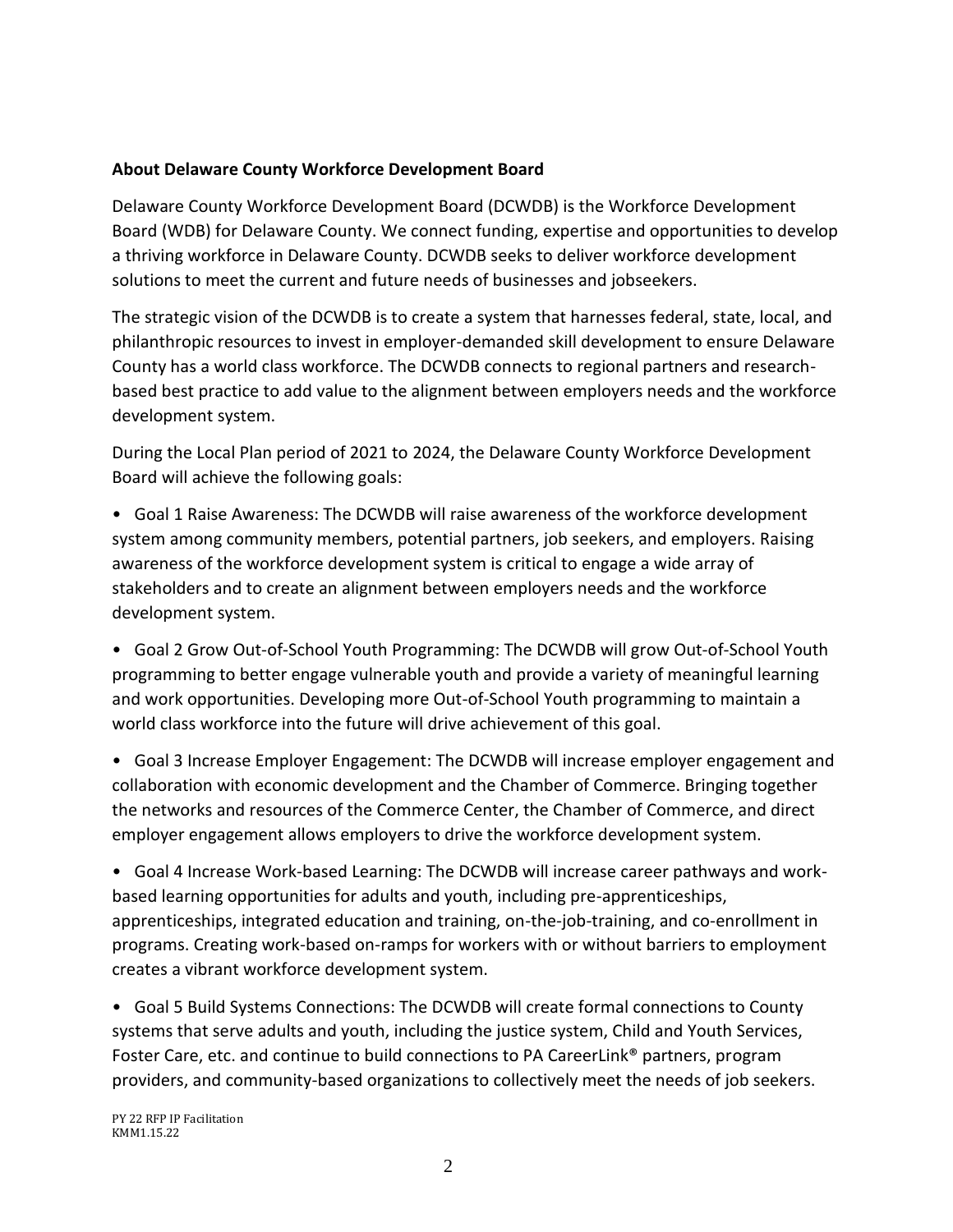Positioning the workforce system in alignment with other support systems creates a comprehensive strategy to reduce barriers to employment.

• Goal 6 Increase Diversity, Equity, Inclusion: The DCWDB will investigate and address structures and practices that limit diversity, equity, or inclusion in the workforce development system. Delaware County can only achieve a world class workforce when the talents and goals of all residents are ignited.

# **About the Collar Counties Emergency Medical Services Industry Partnership**

Funded through a grant from PA Workforce Development Board (PA WDB), Department of Labor & Industry (L&I), and Department of Community and Economic Development (DCED), the Collar Counties Emergency Medical Services Industry Partnership (CCEMS IP) will target employers who pull from a common labor pool to employ workers in the Emergency Medical Services career pathway (Emergency Medical Responders, Emergency Medical Technicians, Paramedics, Pre-Hospital Registered Nurses) in Bucks, Chester, Delaware, and Montgomery Counties. Employers will include hospitals, transport companies, event medical & emergency services companies, fire houses, and colleges and universities that offer emergency medical services.

The challenge that the CCEMS IP will address during the initial development stage is that each EMS employer is working to solve their own challenges without the coordinated support of peers, the public workforce development system, the economic development system, or the educational system. This lack of coordination results in inefficient and uneven use of support systems.

An example of how this coordination challenge impacts the sector is that regional EMS employers draw from the same, limited labor market. Larger EMS employers are attempting to address their workforce challenges independent of the public workforce development systems while small EMS employers frequently lack human resource departments with the capacity to develop labor pipelines.

The CCEMS IP will help foster cooperation among employers and will bring additional resources to meet employers' needs. The CCEMS IP will develop a regional coordinating body to support EMS employers to identify common challenges and will actively recruit regional workforce development, economic development, and educational resources that EMS employers need to operate most efficiently.

During the initial development stage of the Industry Partnership, the common challenges the employers may seek to address include: a labor pipeline that is homogenous and insufficient to meet local employers' needs; supply chain disruptions that impact readiness of Emergency Medical Services; the annual need for EMS professionals to complete training to remain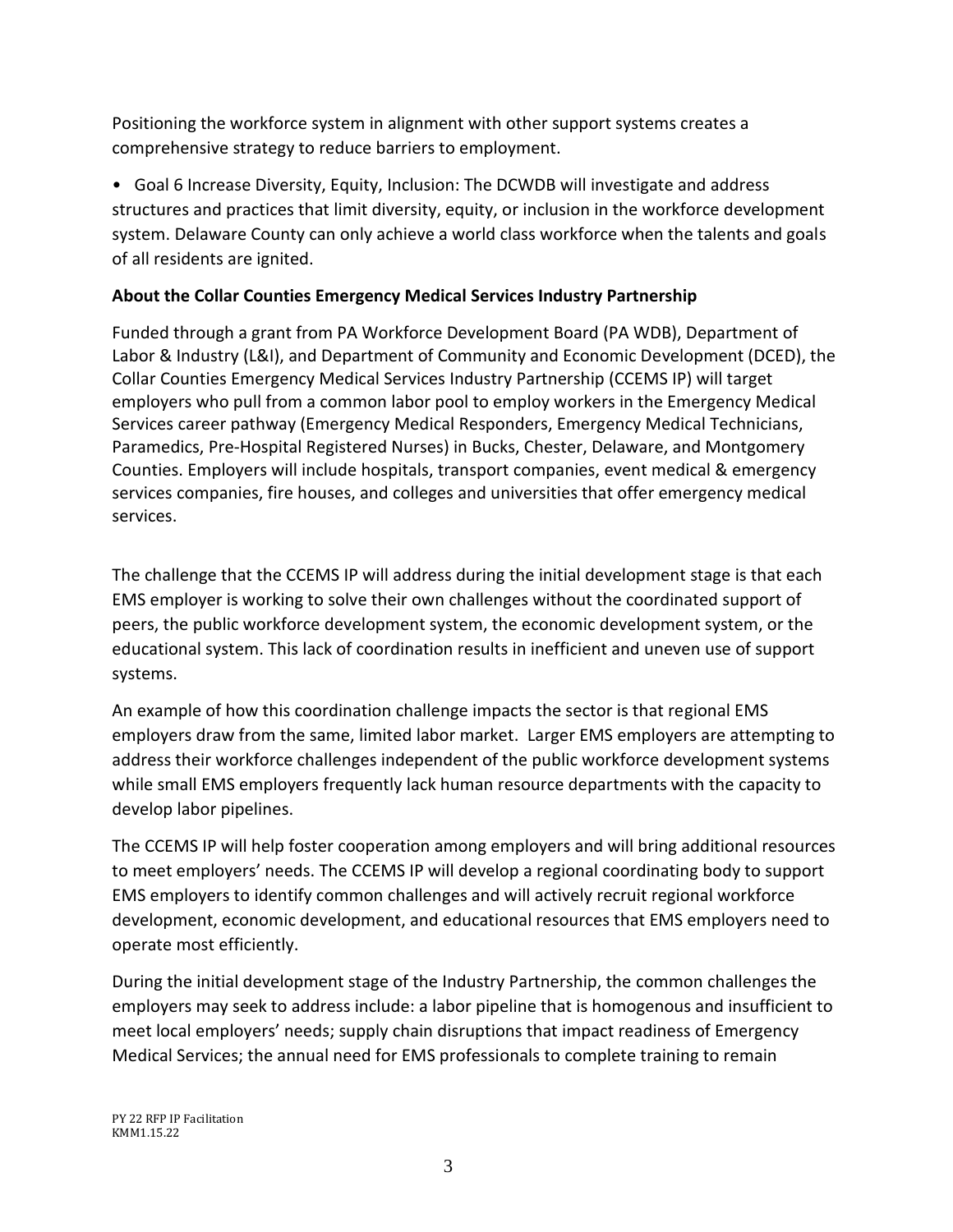certified; many EMS employers are small business that lack organizational infrastructure like human resources department; access to capital for major business expenses.

The CCEMS IP will use the Next Gen model to convene regional EMS employers to identify common challenges and seek local resources. The CCEMS IP will harness the support of local education, economic development, workforce development, and community-based groups to meet the needs of the EMS employers.

# **Project Design and Management Plan**

During this grant period, the CCEMS IP will support EMS employers in Bucks, Chester, Delaware, and Montgomery Counties by convening an Industry partnership using the Next Gen model. The CCEMS IP will begin by engaging business champions and business partners from hospitals, transport companies, event medical & emergency services companies, fire houses, and colleges and universities that offer emergency medical services. Preliminary engagement began as a part of this proposal development process. Employers, education partners, economic development, and workforce development partners enthusiastically support the plan to continue engaging in assessment and planning activities.

CCEMS IP will work with businesses to determine the partnership priorities and the deliverables from this work will be an action plan that may include supporting training including IWT/apprenticeships, coordinated outreach to the labor pool in the region, aligning high school and community college curricula with business needs, and business to business networking. Training will not be included in this grant period, however existing workforce development resources may be accessed or adapted for the benefit of the CCEMS IP.

The CCEMS IP will engage employers that represent the communities served. Employers from each of the participating Counties (Bucks, Chester, Delaware, and Montgomery) will be recruited. Attention will be paid to securing membership from various size employers and minority/woman/Veteran owned or led businesses.

| Date       | Step           | Deliverable                       | Outcome               |
|------------|----------------|-----------------------------------|-----------------------|
| March 2022 | Program Begins | List of invitees for full group   |                       |
|            |                | convening                         |                       |
| April 2022 | Initial group  | List of additional invitees to be | A robust and diverse  |
|            | convenes       | included                          | group of participants |
|            |                |                                   |                       |
|            |                | Identification of champions to    | Increased             |
|            |                | lead work                         | participation in      |
|            |                |                                   | planned events        |

#### **Project Timeline**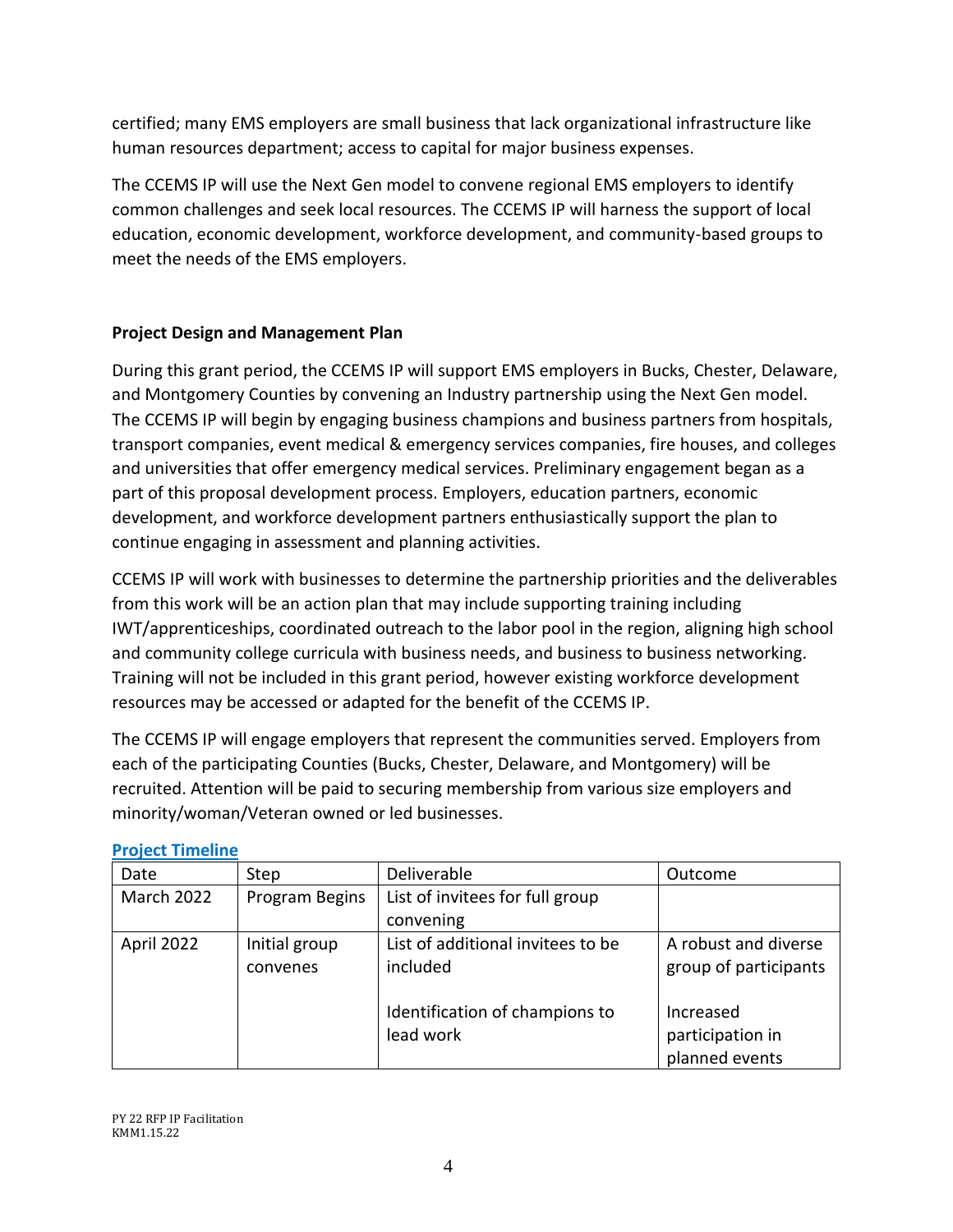|                   |                        | Calendar of full group meetings                           |                            |
|-------------------|------------------------|-----------------------------------------------------------|----------------------------|
|                   |                        | planned                                                   |                            |
| May 2022          | Full group             | Survey results of employers'                              | Prioritized issues for     |
|                   | convenes               | critical needs                                            | small groups to<br>address |
|                   |                        | Discussion of level of urgency of                         |                            |
|                   |                        | each critical need                                        |                            |
|                   |                        |                                                           |                            |
|                   |                        | Creation of Action Groups to                              |                            |
|                   |                        | specialize in prioritized issues                          |                            |
| May-June          | <b>Action Groups</b>   | Reports to be shared with full                            | All members are            |
| 2022              | meet                   | group                                                     | aware of issues and        |
| <b>June 2022</b>  |                        | Creation of an Action Plan                                | possible resources         |
|                   | Full group<br>convenes |                                                           |                            |
| July-Aug 2022     | <b>Action Groups</b>   | Reports to be shared with full                            | All members are            |
|                   | meet                   | group                                                     | aware of issues and        |
|                   |                        |                                                           | possible resources         |
| September         | Full group             | Updates on resources available for                        |                            |
| 2022              | convenes               | prioritized issues.                                       |                            |
| Oct-Nov 2022      | <b>Action Groups</b>   | Reports to be shared with full                            | All members are            |
|                   | meet                   | group                                                     | aware of issues and        |
| Dec 2022          |                        |                                                           | possible resources         |
|                   | Full group<br>convenes | Updates on resources available for<br>prioritized issues. |                            |
| Jan-Feb 2023      | <b>Action Groups</b>   | Reports to be shared with full                            | All members are            |
|                   | meet                   | group                                                     | aware of issues and        |
|                   |                        |                                                           | possible resources         |
| <b>March 2023</b> | Full group             | Updates on resources available for                        |                            |
|                   | convenes               | prioritized issues.                                       |                            |
| April-May         | <b>Action Groups</b>   | Reports to be shared with full                            | All members are            |
| 2023              | meet                   | group                                                     | aware of issues and        |
|                   |                        |                                                           | possible resources         |
| June 30, 2023     | Full group             | Survey of participants satisfaction                       |                            |
|                   | convenes               | with process and interest in<br>continuing                |                            |
| September 1,      | <b>Final Program</b>   | <b>Final Program Report</b>                               |                            |
| 2023              | Report                 |                                                           |                            |
|                   | Submitted              |                                                           |                            |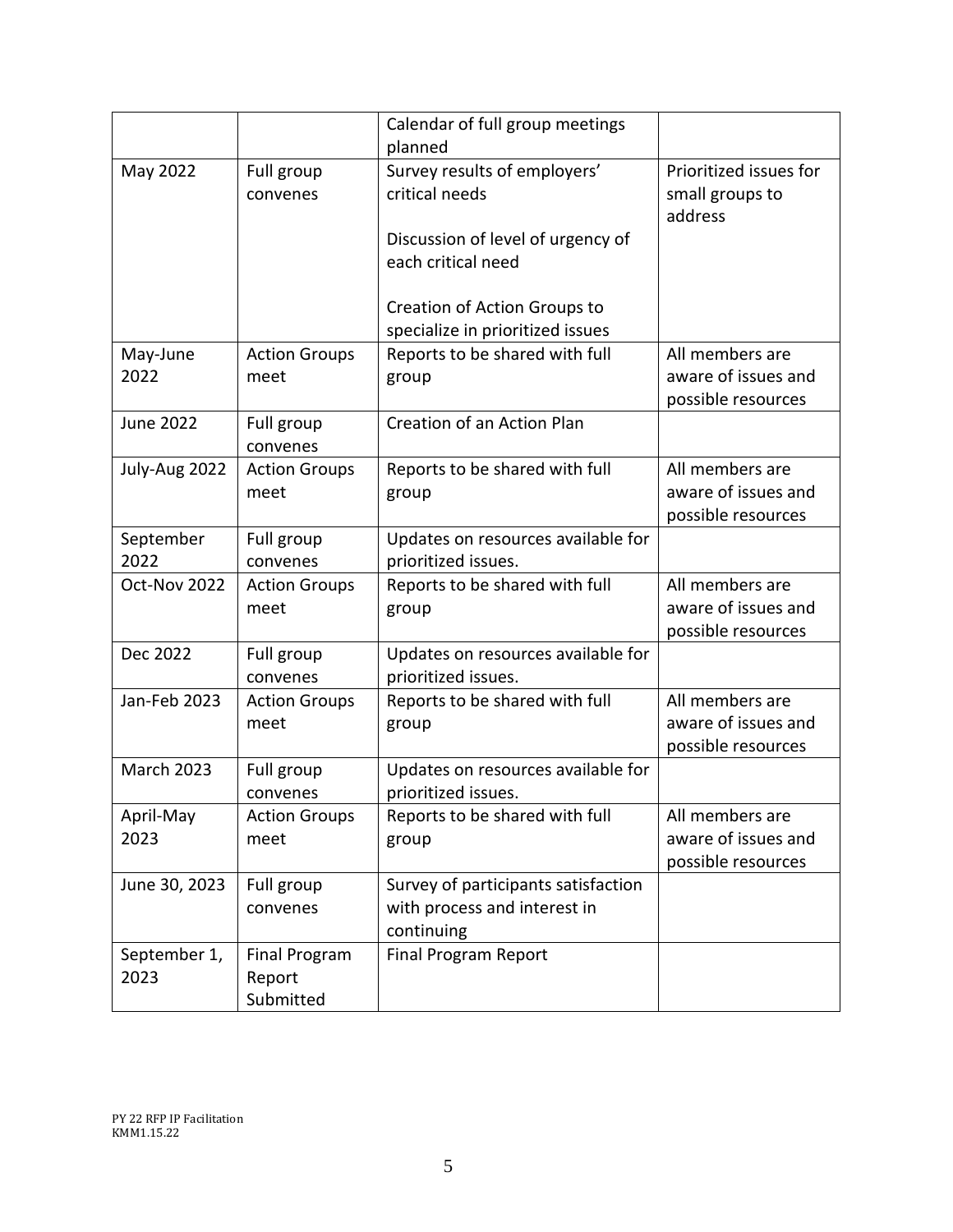#### **Purpose of this RFP**

Delaware County Workforce Development Board (DCWDB) is issuing this Request for Proposals (RFP) to identify a facilitator to lead the start up phase of a regional Industry Partnership of Emergency Medical Service Employers from Delaware, Chester, Montgomery, and Bucks Counties.

The period of base contract for the delivery of the workshops begins on March 8, 2022 and ends on August 30, 2023.

Contract Award & Funding Available

Please be advised that the level of funding available will not exceed \$40,000.

The proposals submitted in response to this solicitation is not a legally binding document. However, the contents of the proposal of the successful bidder will become contractual obligations and failure to accept these obligations in a contractual agreement may result in the cancellation of the award.

Procurement Timeline:

- Public Notice January 18, 2022
- Release RFP on website January 18, 2022
- Bidders Info Session via MS Teams January 25, 2022
- Proposals Due February 15, 2022, 5pm EST
- Expected Date for Notification of Award March 2, 2022

#### **Submission of Proposals**

Proposals will only be accepted by email and must be received no later than 5:00 p.m. EST February 15, 2022. Proposal must be emailed to Kate McGeever [mcgeeverk@co.delaware.pa.us](mailto:mcgeeverk@co.delaware.pa.us) with a subject line of "IP Facilitation- Bidder's Name" Proposals received after this time and date will not be considered for review. Timely receipt of the proposals is the sole responsibility of the proposer.

The actual amount of award will be based on proposed budgets, availability of funds, and standards for use of public funds (all costs must be reasonable and necessary to carry out the planned functions, allowable, and allocable to the proper grant/cost categories). DCWDB is unable to define with certainty the funding allocation that will be made available for any agreement resulting from this RFP. DCWDB reserves the right to vary or change the terms of any contract executed as a result of this RFP, including funding levels, the scope of work, performance standards, and shortening or extending the contract period, as it deems necessary and in the best interests of DCWDB. The proposal most advantageous to DCWDB in terms of quality and cost will be recommended for funding.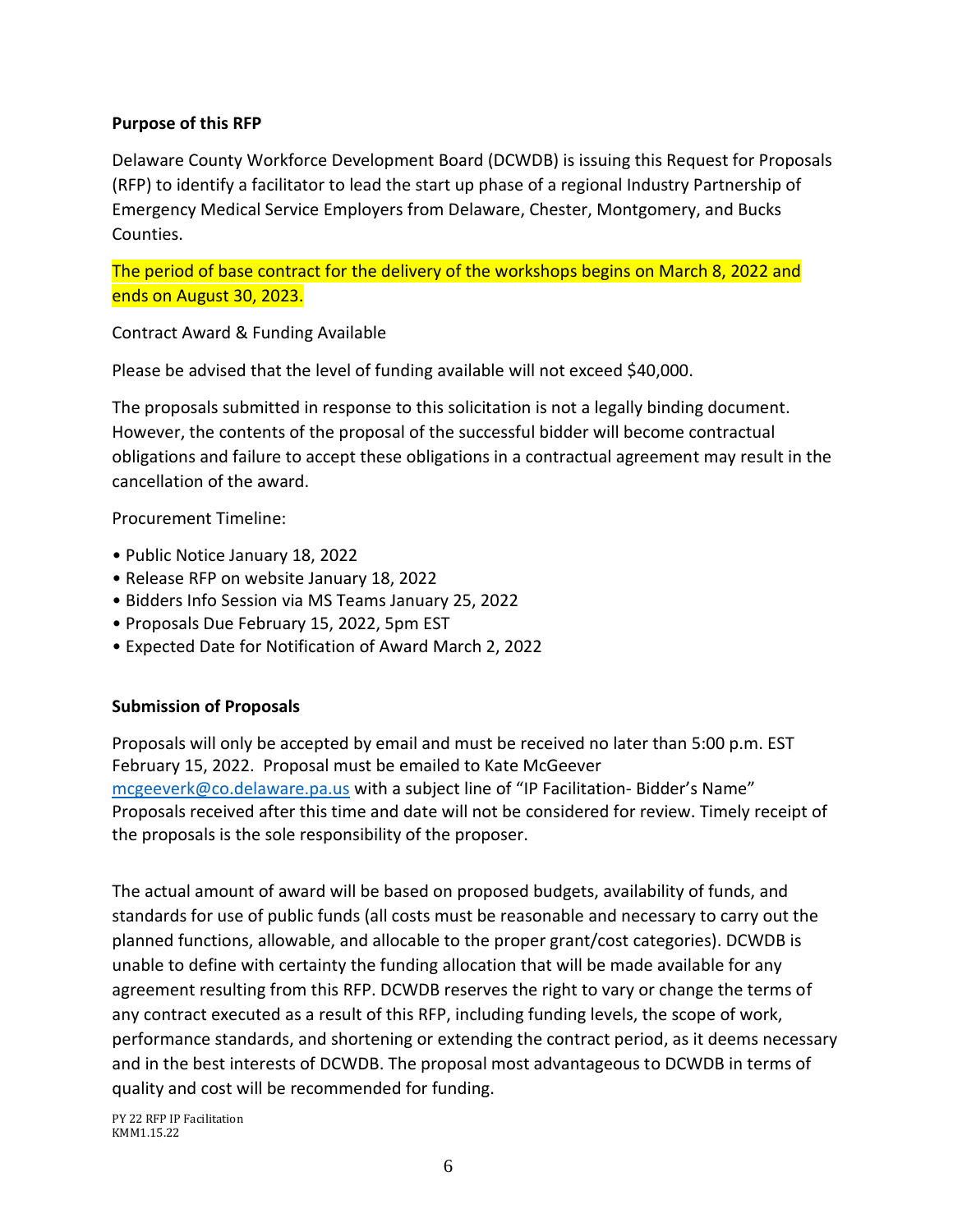#### **Program Cost Reimbursement**

Payment related to any agreement resulting from this RFP will be made on a cost reimbursement basis. This means your organization must have the financial capacity to pay all costs up front. DCWDB will require an invoice, proof of expenses, and required documentation to process a reimbursement. DCWDB will only reimburse the provider for actual expenses incurred during the effective dates of the contract. The reimbursement timeline will be finalized during the contract negotiation. Allowable costs will be determined by all applicable federal, state and local regulations.

#### **Who can apply?**

Eligible applicants include non-profit and for-profit organizations, private sector entities, educational institutions, community-based organizations and other entities operating in accordance with federal, state and local law, and in business for at least three years. Applicants must be an incorporated organization. Eligible applicants must be in good standing with the federal government, registered in the System for Award Management, not debarred, and have proof of insurance and FIEN/EIN number. Organizations currently barred, suspended, proposed for debarment, declared ineligible or voluntarily excluded from participation in this transaction by a Federal, State, City or County department/agency, quasi-governmental agency, or Delaware County Workforce Development Board (DCWDB) are ineligible to apply.

Applicant Competency – All applicants must have the technical competence, knowledge and expertise, management and administrative capabilities and capacity, professional staff, financial resources and stability, and administrative and fiscal systems to carry-out the work described in this RFP. Applicants must meet high standards of public service and fiduciary responsibility. DCWDB requires assurance that the selected applicant's performance of the terms and conditions of any agreement resulting from this RFP be undertaken in accordance with the highest level of integrity and business ethics.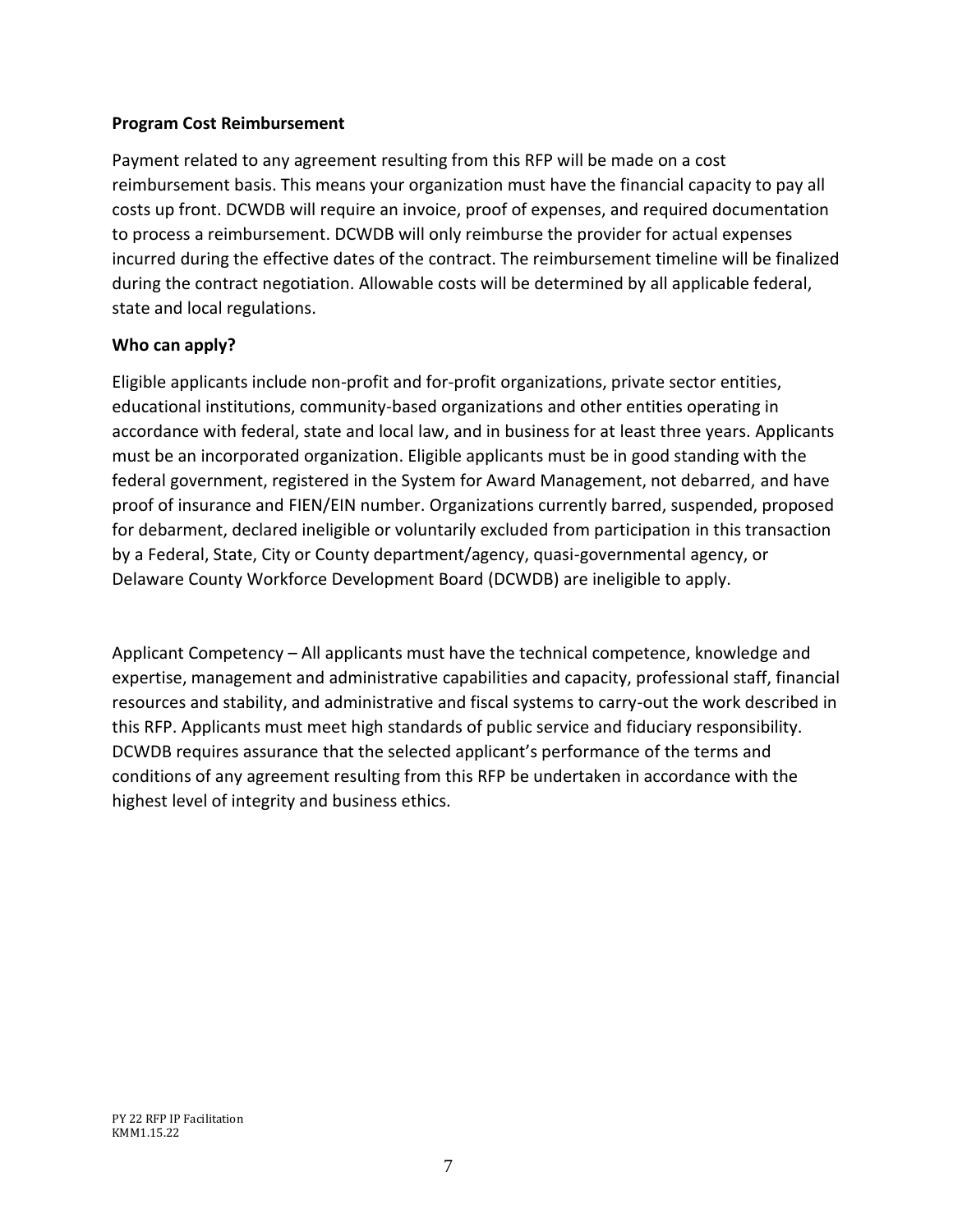# **PROPOSAL PROCESS & REQUIREMENTS**

# **How to Apply**

All proposals must be submitted to Delaware County Workforce Development Board (DCWDB) electronically via email to [mcgeeverk@co.delaware.pa.us](mailto:mcgeeverk@co.delaware.pa.us) no later than 5:00 p.m. EST on February 15, 2022. Emails must have the subject line "Industry Partnership Facilitation-[bidders name]." Late proposals will not be considered. Proposals must be submitted in 12-point, Calibri font, double-spaced with 1-inch page margins. Your proposal may not be considered if page limitations and formatting requirements are not met. Your proposal must contain all the content below in the same general order illustrated. Strong proposals will demonstrate a full understanding of the requirements described throughout this RFP and establish the capacity, expertise and program design needed to meet the required standards and goals.

# 1. **Cover Sheet**

#### 2. **Executive Summary** – Include each of the following: (**maximum 1 pages**)

- a. Overview of the organization's qualifications and alignment with the services sought by this RFP. Basic organizational description, including year established, legal status, governance structure, mission, principal programs and services, executive leadership, annual budget and number of staff
- b. Concise description of the proposed project. Past experience in similar projects in size and scope to that required by this RFP.
- c. Amount of funding requested for the period of March 1 2022 to August 30, 2023. Administrative and fiscal capacity, including but not limited to your organization's proven ability to provide fiscal support and oversight, utilize information systems, manage resources and personnel, and produce timely and accurate program reports.

# 3. **Project Narrative** – Describe each of the following for your proposed program: (**maximum 3 pages**)

- a) Scope of Work: Applicants should directly respond to each of the sections in the scope of work. (Attachment A)
- b) Timeline: Recognizing that any agreement resulting from this RFP would effectively begin March 2022, provide a timeline illustrating the major goals, activities and tasks.

PY 22 RFP IP Facilitation KMM1.15.22 4. **Budget** – Provide a budget for the grant period including all costs. All costs must be allowable according to applicable federal, state and local regulations, including but not limited to the Uniform Guidance and regulations of the funding source, and allocable to the proposed program. Effective budgets will enable the proposed program to meet the intent and requirements of the contract, while being realistic, reasonable and prudent, avoiding unnecessary or unusual expenditures. Refer to the appropriate regulations per the funding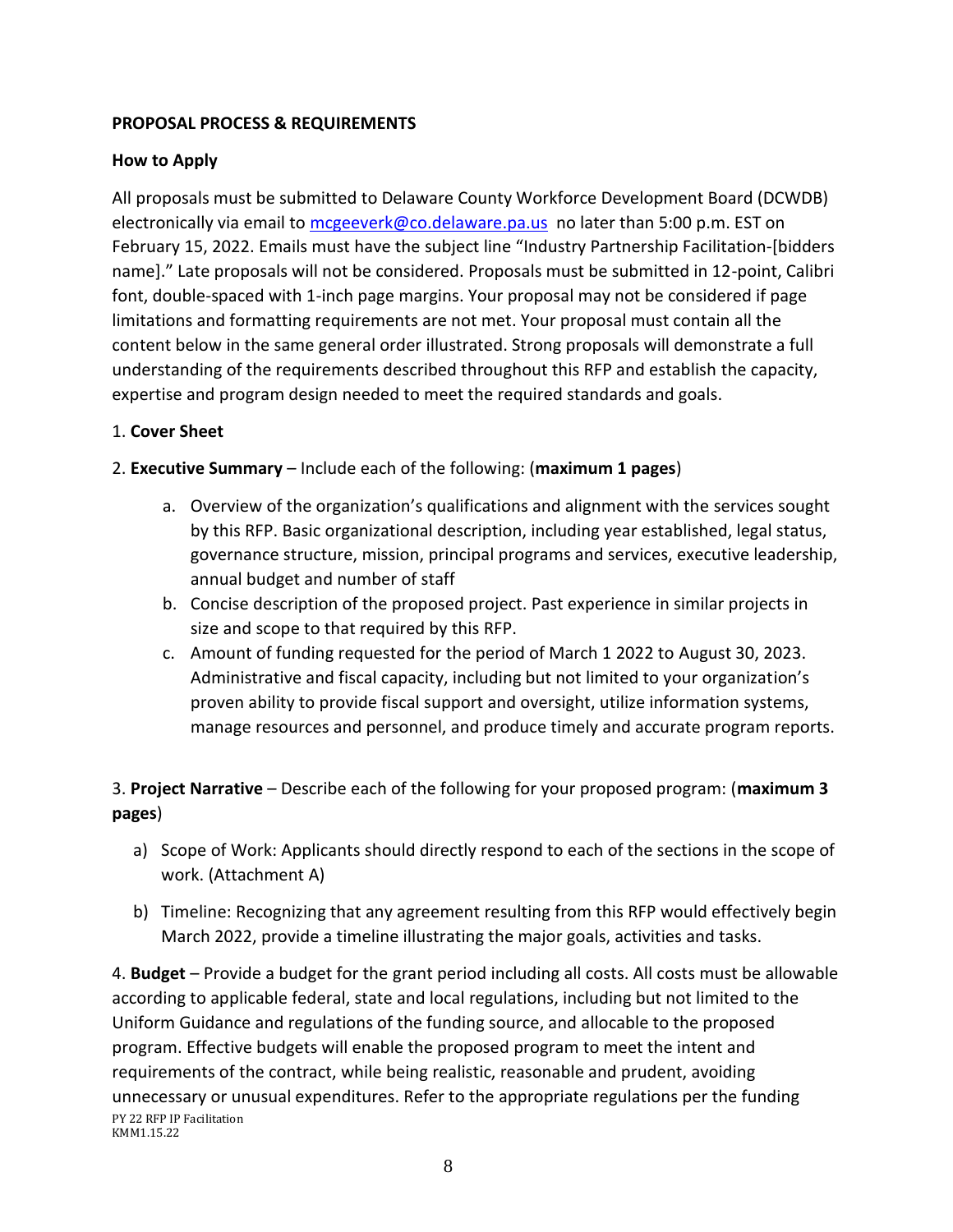source in conjunction with the uniform guidance to identify disallowed costs associated with any agreement resulting from this RFP.

5. **Budget narrative (maximum 1 page)** – Provide a narrative to accompany the budget that describes the purpose of each cost, explains how all costs were estimated and justifies the need for all costs in meeting contract requirements. In your narrative, be sure to clearly communicate the calculation for staff, general operations, technology, administrative, indirect and any other costs necessary to perform the services described in this RFP. A strong budget narrative will minimize or eliminate the need for clarifications from evaluators reading the proposal.

# **Review and Selection Process**

All proposals received by the submission deadline will be initially reviewed by DCWDB for responsiveness and compliance with the specifications and requirements contained in this RFP. Proposals passing the initial review will be scored by evaluators according to the criteria below, with attention to clarity, completeness and quality. High scoring proposals will clearly demonstrate an ability and likelihood to effectively perform the Statement of Work and meet the standards and intended outcomes of this RFP. Select applicants may be requested to participate in presentations or discussions with proposal evaluators and other DCWDB staff; although DCWDB reserves the right to select proposals for award without such presentations or discussions. Award recommendations of the evaluators will be presented to the DCWDB for final decision. Selection of a proposal for contract Page award will be subject to successful contract negotiations.

Scoring for the required sections of the proposal will be assigned as follows:

- Proposal Review Scoring Rubric Cover Sheet Required, but not scored
- Executive Summary 15 points
- Project Narrative 60 points
- Budget & Budget Narrative 25 points
- Total points available 100 points

The selected applicant will be invited to negotiate a contract for services based on the project described in the proposal, the requirements of this RFP and stipulations of the funding source.

#### **Review Timeline (all dates are subject to change):**

- Public Notice January 18, 2022
- Release RFP on website January 18, 2022
- Bidders Info Session via MS Teams January 25, 2022
- Proposals Due February 15, 2022, 5pm EST
- Expected Date for Notification of Award March 2, 2022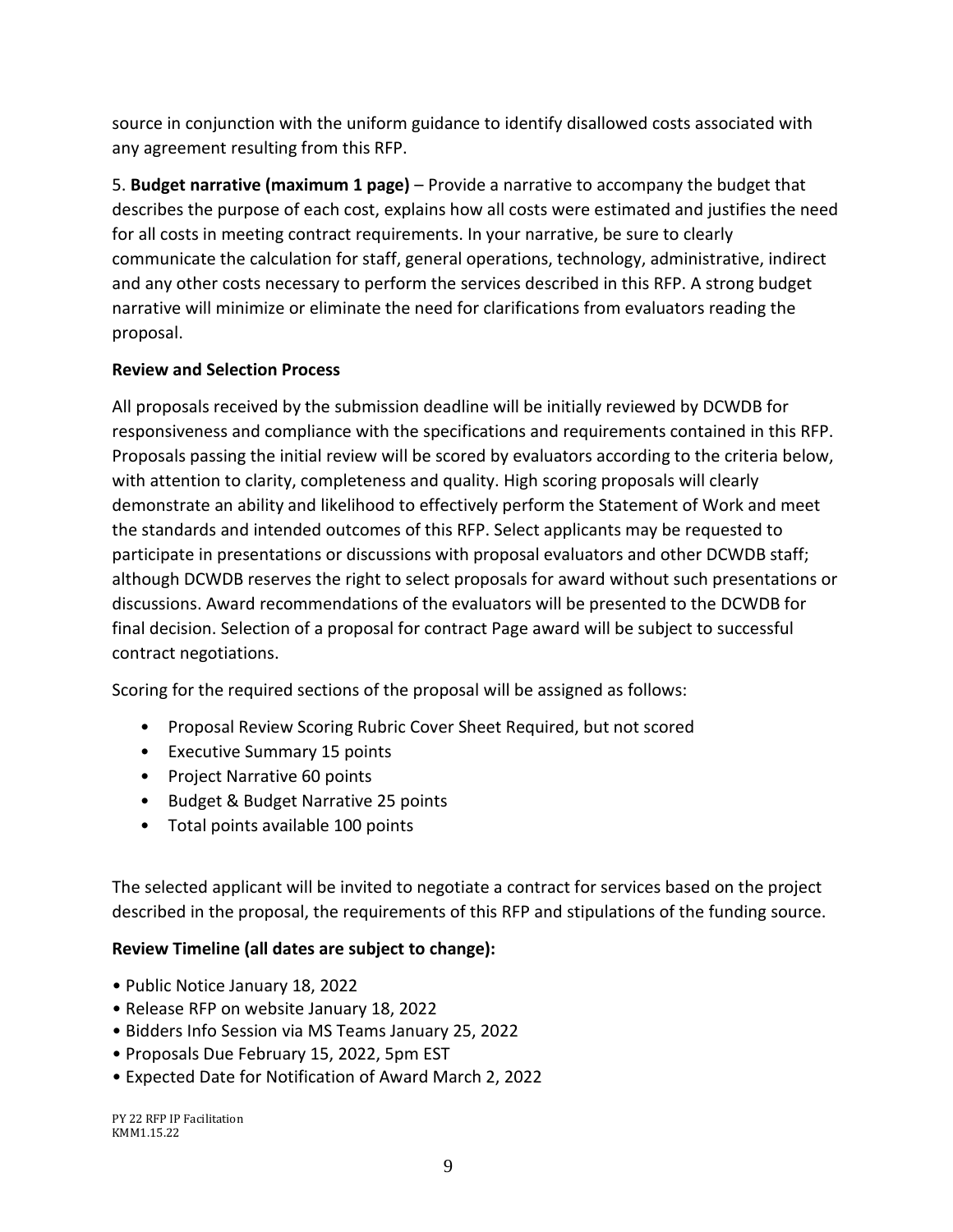# **Questions**

All interested parties are highly encouraged to submit questions to obtain the clearest understanding of DCWDB expectations regarding the services sought by this RFP. To register for the Bidders information session On January 25, 2022 at noon, email [mcgeeverk@co.delaware.pa.us](mailto:mcgeeverk@co.delaware.pa.us) 

# General Policies

• The DCWDB is not liable for any cost associated with responding to this RFP and will not authorize such costs as part of the contract with the selected organization.

• The DCWDB reserves the right to accept or reject any or all proposals received and to cancel or reissue this RFP in part or its entirety.

• The DCWDB reserves the right to award a contract for any items/services solicited via this RFP in any quantity the DCWDB determines is in its best interest.

• The DCWDB reserves the right to correct any error(s) and/or make changes to this solicitation as it deems necessary.

• The DCWDB reserves the right to negotiate the final terms of any and all contracts or agreements with proposers selected and any such terms negotiated as a result of this RFP may be renegotiated and/or amended in order to successfully meet the needs of the workforce area.

• The DCWDB reserves the right to contact any individual, agency, employer, or grantees listed in the proposal; to contact others who may have experience and/or knowledge of the proposer's relevant performance and/or qualifications; and to request additional information from any and all proposers.

• The DCWDB reserves the right to conduct an on-site review of records, systems, procedures, including credit and criminal background checks, etc. of any entity selected for funding. This may occur either before or after the award of a contract or agreement. Misrepresentation of the proposer's ability to perform as stated in the proposal may result in cancellation of any contract or agreement awarded.

• The DCWDB reserves the right to withdraw or reduce the amount of an award or to cancel any contract or agreement resulting from this procurement if adequate funding is not received from the U.S. Department of Labor via the Pennsylvania Department of Labor & Industry or other funding sources or due to legislative changes.

• Proposers shall not under penalty of law offer or provide any gratuities, favors, or anything of monetary value to any officer, member, employee, or agent of the DCWDB for the purpose of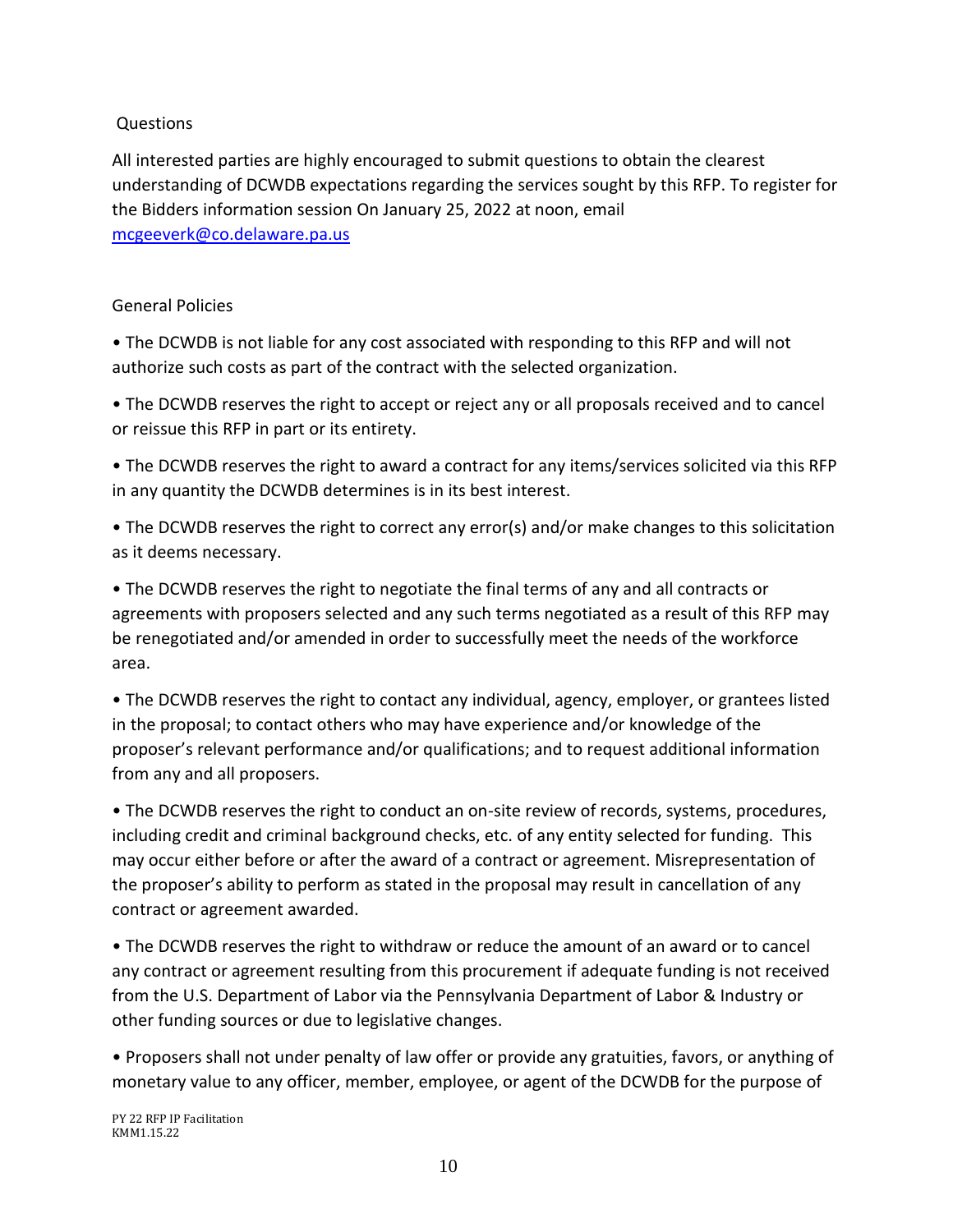having an influencing effect toward their own proposal or any other proposal submitted hereunder.

• No employee, officer, or agent of the DCWDB shall participate in the selection, award, or administration of a contract supported by WIOA funds if a conflict of interest, or potential conflict, would be involved.

• Proposers shall not engage in any activity that will restrict or eliminate competition. Violation of this provision may cause a proposer's bid to be rejected. This does not preclude partnerships or subcontracts.

• All proposals submitted must be an original work product of the proposers. The copying, paraphrasing, or otherwise using substantial portions of the work product from other entities and submitted hereunder as original work of the proposer is not permitted. Failure to adhere to this instruction may cause the proposal to be disqualified and rejected.

• The contents of a successful proposal may become a contractual obligation if selected for award of a contract. Failure of the proposer to accept this obligation may result in cancellation of the award. No plea of error or mistake shall be available to the successful proposer as a basis for release of proposed services at the stated price/cost. Any damages accruing to the DCWDB as a result of a proposer's failure to contract may be recovered from the proposer.

• A contract with the selected proposer may be withheld at the DCWDB's sole discretion if issues of contract, questions of Federal or State regulatory non-compliance, or questioned/disallowed costs exist until such issues are satisfactorily resolved. The DCWDB may withdraw award of a contract if the resolution is not satisfactory to the Board.

• The respondent assures that WIOA funded services, activities and agreements will comply fully with the provisions of WIOA, Section 188, Nondiscrimination and Equal Opportunity regulations (29 CFR Part 38), Title VI of the Civil Rights Act of 1964, The Americans with Disabilities Act of 1990, The Age Discrimination Act of 1975, Section 504 of the Rehabilitation Act of 1973 and Title IX of the Education Amendments of 1972.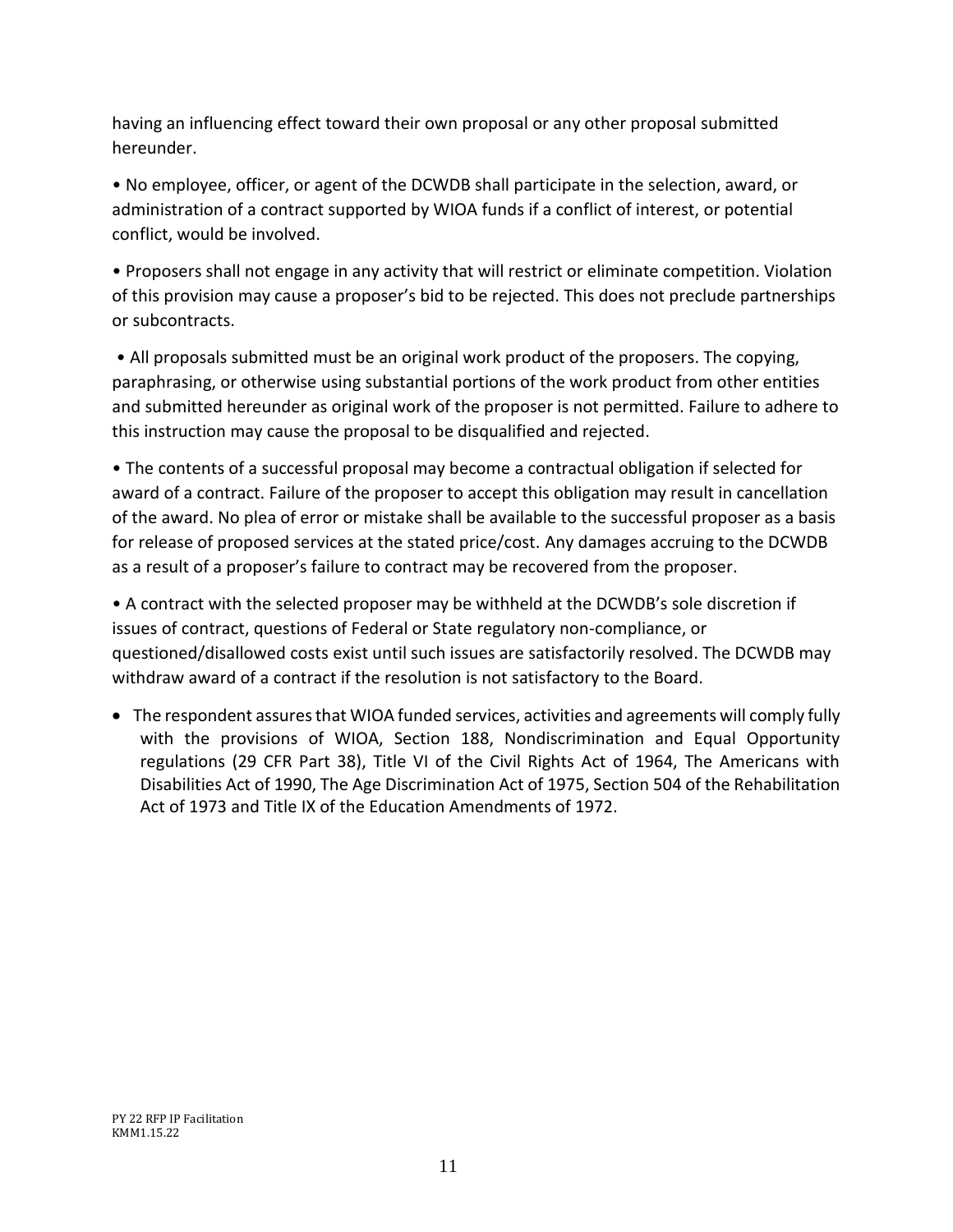# **ATTACHMENT A: SCOPE OF WORK**

The facilitator plays an essential role in keeping a sector partnership on track and moving forward to accomplish the goals of the businesses in the partnership. The facilitator is the backbone of the sector partnership, providing administrative, project management, and facilitation support to keep the partnership focused and productive. It is essential that the facilitator is highly action-oriented, but also a collaborative and disciplined team player.

#### **Responsibilities:**

#### • **Coordinates**

o Schedules and sends out announcements about upcoming meetings.

o Arranges logistics of meeting locations (ideally at business locations) and refreshments. o Arranges planning calls with business leaders and key support partners to develop agenda and plan for partnership meetings.

o Holds partners accountable to accomplishing tasks within established timeframe o Have plan to distribute meeting invitations, summaries, and communications in timely fashion

#### • **Communicates**

o Contact for both business leaders and public partners for the sector partnership, acting as an information hub to connect and network partnership participants.

o Keeps track of the partnership's written action plan, distributing updates after full partnership or action team meetings.

o Coordinates with other partnership participants to distribute regular updates on partnership activities and progress.

#### • **Connects**

o Recruits support partners to help advance partnership priorities. In the early stages of a sector partnership, this means identifying the public partners to attend and observe the launch meeting and setting expectations appropriately.

o Spreads the word about the sector partnership among public partners, encouraging them to actively participate and use the partnership as the "shared table" to collaborate with employers from the targeted sector.

#### • **Facilitates**

o Strong facilitation is critical in helping business leaders identify common priorities, develop a shared agenda, and translate ideas into action. The convener facilitates partnership meetings without pushing an agenda; their role is to keep meetings productive, focused and on task.

#### **Roles & Tasks**

.

#### • **Preparing to Launch**

o **Role**: Ensure that all public partners are committed to the model and actively working towards the launch by recruiting business champions, setting launch date, sending invitation, and preparing logistics for the day of.

o **Tasks**: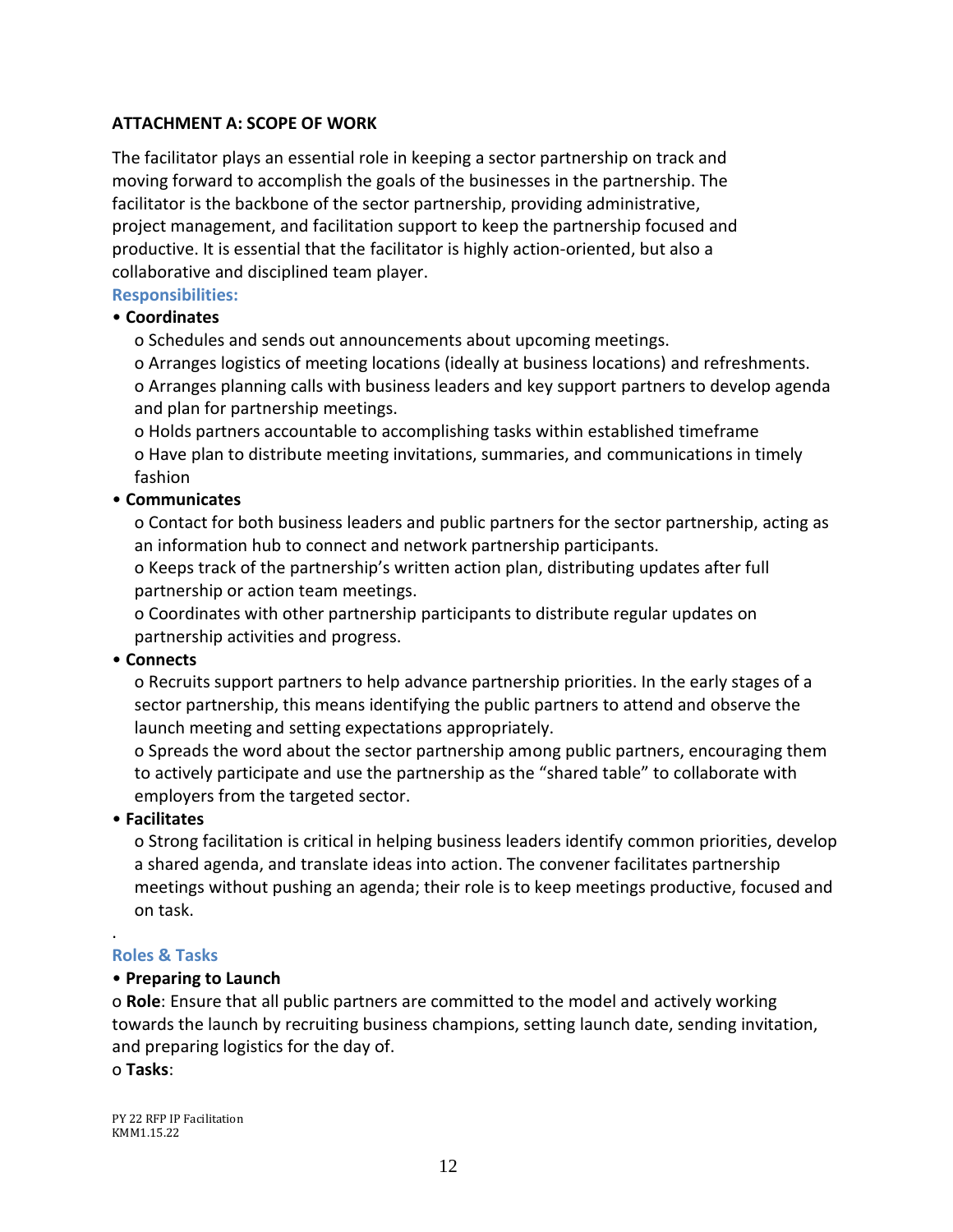▪ Work with other partners to recruit business champions who sign the invitation letter and host the first meeting

- Work with others to build invitation list of business partners as well as public partners
- **Establish date and location for launch meeting**
- Draft two invitations: one for businesses and one for public partners, both signed by business leaders
- Work with business champs to distribute invitations via email
- Follow up invitation with calendar invitation
- Order any refreshments for the day-of
- Work with business champions to send reminder emails
- Encourage business partners to have 1:1 conversations with invitees to encourage them to attend
- Make 1:1 phone calls, spread the word, and gain commitments for attendance
- Ensure the team has materials for launch: sign in sheet, table tents for names, markers, blue sticky wall or post-it notes

#### • **Launch**:

o **Role**: The facilitator is the point person for the meeting going off without a "hitch" and also has positioned the public partners to be active listeners prepared to interpret industry priorities and develop responsive solutions as a team.

#### o **Tasks**:

- Ensure team sets up the room, has printed name tags, facilitation tools in place
- **Ensure someone is taking notes**
- Facilitate discussion to help the group identify shared opportunities, priorities for action, and make a call for champions.
- Draft summary of launch meeting.

#### • **Organizing the Aftermath:**

o **Role**: Help the partnership move from ideas to an action plan, forming business-led action teams around each priority area.

#### o **Tasks**:

- **Distribute launch meeting summary within one week**
- Work with business leaders to organize first action team conference calls within 2-4 weeks of launch
- Facilitate follow up conference calls and draft updated action plan based on the results. Share draft action plan with business leaders for their feedback.
- Schedule next in-person partnership meeting and work with business champions to identify a location
- **Distribute invitations to the second in-person meeting to business leaders and public** partners.
- Begin to identify public partners that can be helpful in supporting the partnership's priorities.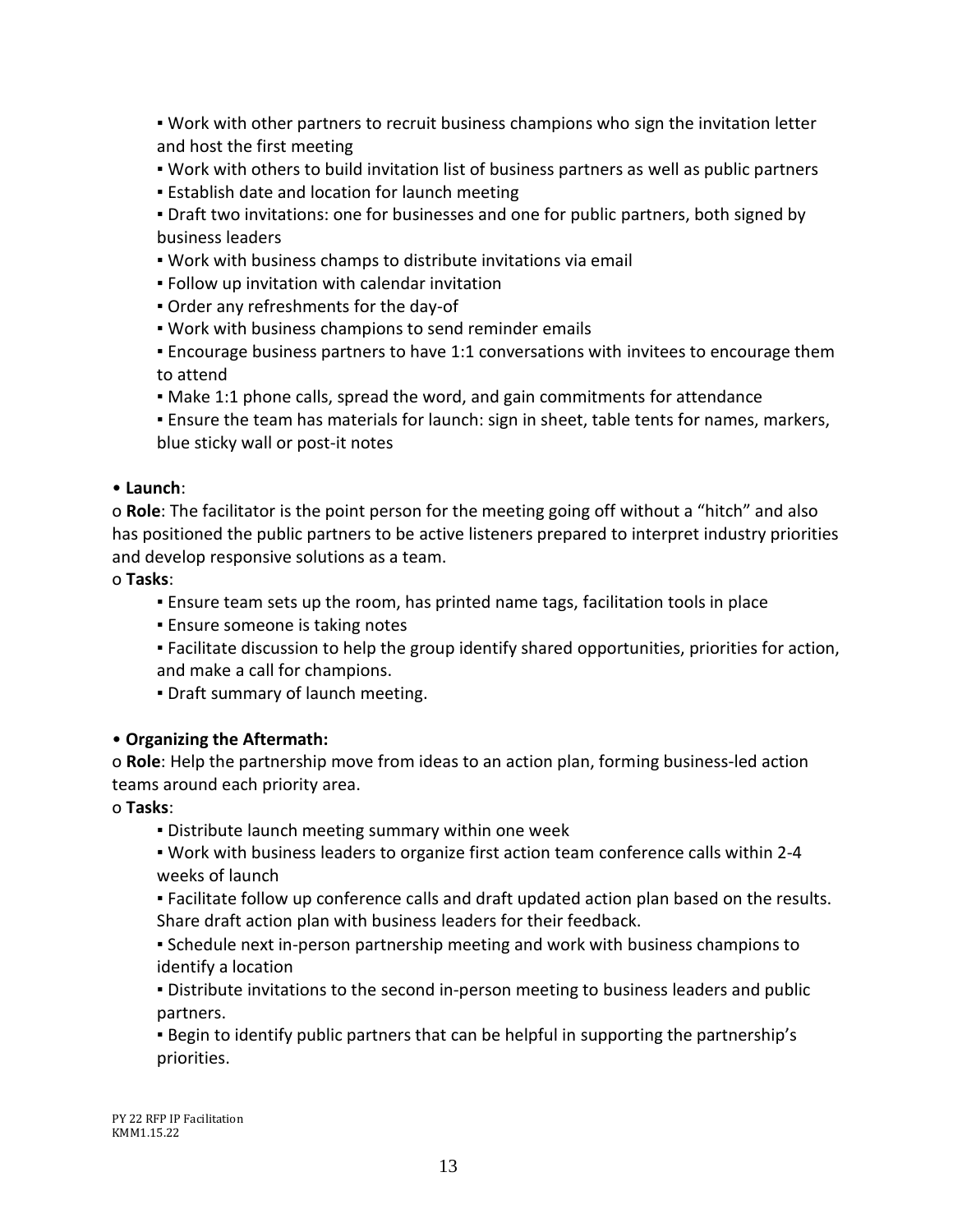**Ensure public partners are kept up-to-date on partnership progress by sharing updated** action plans.

# • **Sustaining and Evolving:**

o **Role:** Provide ongoing project management and administrative support to the partnership, ensuring that action teams are adequately supported with public partners who are actively helping to implement industry priorities and keeping a regular rhythm of partnership meetings (ideally quarterly) and communications.

# o **Tasks:**

- **E** Bring in public partners to industry-led action teams to support implementation.
- Keep action plans up-to-date in order to track progress, identify needed support, and communicate successes.
- Regularly schedule action team and full partnership meetings.
- Work with other partners to ensure the partnership has a sustainable support of administrative and staffing support, leveraging and braiding funding as needed.